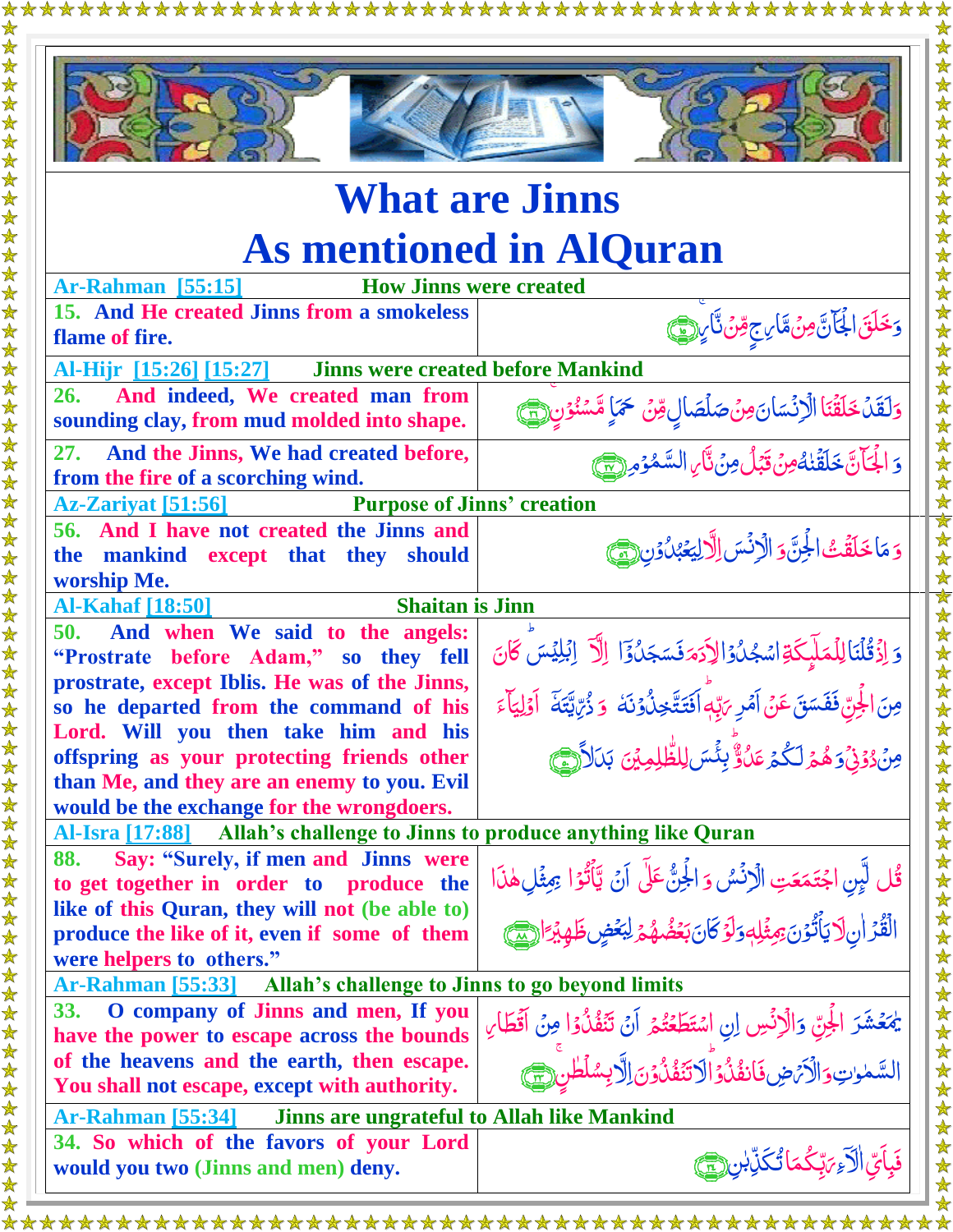| <b>People associate Jinns as partners to Allah</b><br><b>Al-Anaam [6:100]</b>      |                                                                                                                                                                              |
|------------------------------------------------------------------------------------|------------------------------------------------------------------------------------------------------------------------------------------------------------------------------|
| 100. And they associate with Allah Jinns as                                        |                                                                                                                                                                              |
| partners, though He has created them, and                                          | ۘۏ <b>ۘڿؘۘۘػڶ</b> ؙۅٙٛٳۨٮڵؾڡۺ۠ۯػؘڵٵۼؙڷٙۜ <i>ۏڂ</i> ؘڶڦؘۿ۠ؽٙ؋ڂؘڗۛڐ۠ۅٛٳڶڂڹؘؽؽؘۏؘڹڵؾؚۣۢۨۨٮۼؘؽٙڔ<br>عِلۡمِٟۨۺؙؠۡڂڹؘڂۄؘ <b>ؾؘڂ</b> ڵ؏ٙڿٵؾڝؚڡٛ۬ۏڽ۞ۣ                                |
| they impute to Him sons and daughters                                              |                                                                                                                                                                              |
| without knowledge. Glorified be He and                                             |                                                                                                                                                                              |
| High Exalted above what they attribute (to                                         |                                                                                                                                                                              |
| Him).                                                                              |                                                                                                                                                                              |
| As-Saffat [37:158] People assign a relationship between Allah and Jinns            |                                                                                                                                                                              |
| 158. And they have invented between Him                                            |                                                                                                                                                                              |
| and the Jinns a kinship, and certainly the                                         | وَ جَعَلُوۡۤا بَيۡنَهٗ وَ بَيۡنَ ۚ الۡجَنَّةِ نَسَبًاۚ وَلَقَدۡ عَلِمَتِ الۡجَنَّةُ اِنَّهُمۡ                                                                                |
| Jinns know that they will be brought forth                                         |                                                                                                                                                                              |
| (before Him).                                                                      |                                                                                                                                                                              |
| <b>Jinns whisper evil in Mankind</b><br>An-Naas [114:5] [114:6]                    |                                                                                                                                                                              |
| 5. "Who whispers into the hearts of                                                |                                                                                                                                                                              |
| mankind."                                                                          |                                                                                                                                                                              |
| 6. "From among the Jinns and mankind."                                             | الَّذِيۡ يُوَسُوِسُ فِيۡصُدُوۡ النَّاسِ ۚ وَ ﴾<br>مِنَ الْجُنَّةِ وَ النَّاسِ لَ                                                                                             |
|                                                                                    |                                                                                                                                                                              |
| <b>Some Jinns are enemies to Prophets</b><br><b>Al-Anaam</b> [6:112]               |                                                                                                                                                                              |
| 112. And thus We have appointed for every                                          |                                                                                                                                                                              |
| prophet an enemy, devils from mankind                                              |                                                                                                                                                                              |
| and Jinns, inspiring some<br>of them to                                            |                                                                                                                                                                              |
| others with adorned speech as a delusion.                                          | ْ وَكَذٰلِكَ جَعَلْنَا لِكُلِّ نَبِيِّ عَدُوًّا شَيْطِيْنَ الْإِنْسِ وَ الْجِنِّ يُوْجِيُّ<br>بَعۡضُهُمۡ إِلٰى بَعۡضٍ رُخۡوُفَ الْقَوۡلِ غُرُوۡهَا وَلَوۡ شَآءَ مَتُبُكَ مَا |
| And if your Lord had so willed, they                                               |                                                                                                                                                                              |
| would not have done it, so leave them                                              | فَعَلْوَةُ فَلَىَهُمُّهُمَّ وَمَا يَفۡتَرُّوۡنَ (٣)                                                                                                                          |
| alone, and that which they invent.                                                 |                                                                                                                                                                              |
| As-Sajdah <a>[32:13]</a> Allah guides among Jinns whomsoever He wills              |                                                                                                                                                                              |
| And if We had so willed, We could<br>13.                                           |                                                                                                                                                                              |
| have given every soul its guidance, but the                                        | وَ لَوۡ شِئۡنَا لَاٰتَيۡنَا کُلَّ نَفۡسٍ هُدٰىهَا وَلٰكِنۡ حَقَّ الۡقَوۡلُ مِنِّىۡ<br>لَاَمۡلَئَنَّ جَهَنَّـمَ مِنَ الۡجِنَّـةِوَ النَّاسِ اَجۡمَعِیۡنَ ( ۗ                  |
| word from Me (about evil doers) will come                                          |                                                                                                                                                                              |
| true, that I will surely fill Hell with the                                        |                                                                                                                                                                              |
| Jinns and mankind together.                                                        |                                                                                                                                                                              |
| <b>An-Namal</b> [27:17]                                                            | <b>King Solomon had Jinns in his Army</b>                                                                                                                                    |
| 17. And there were gathered before Solomon                                         |                                                                                                                                                                              |
| his armies of the Jinns and men, and the                                           | وَ حُشِرَ لِسُلَيۡمٰنَ جُنُوۡدُہٗ مِنَ الۡجِنّ وَالۡرَنۡسِ وَالطَّلَيۡ فَهُمۡ                                                                                                |
| birds, and they were set in battle order.                                          |                                                                                                                                                                              |
|                                                                                    |                                                                                                                                                                              |
| AnNamal [27:39] A Jinn in Solomon's Court offered to bring Queen of Sheba's Throne |                                                                                                                                                                              |
| 39. A mighty one from among the Jinns                                              |                                                                                                                                                                              |
| said: "I will bring it to you before that you                                      | قَالَ عِفْرِيْتٌ مِّنَ الْجَرِّ أَنَا اٰتِيَكَ بِهٖ قَبْلَ أَنۡ تَقُوۡمَ مِنۡ                                                                                                |
| rise from your place. And indeed, I am for                                         | مَّقَامِكَ وَإِنِّ عَلَيْهِ لَقَوِيٌّ أَمِيْن <u>َ (75</u>                                                                                                                   |
| such surely strong, trustworthy."                                                  |                                                                                                                                                                              |
| Saba [34:12] [34:13] [34:14] Jinns did Construction work for King Solomon          |                                                                                                                                                                              |
| 12.                                                                                |                                                                                                                                                                              |
| And for Solomon the wind (was                                                      |                                                                                                                                                                              |
| subjected), its morning (journey) a month,                                         | وَ لِسُلَيۡمٰنَ الرِّيۡحَ غُلُوٌّهَا شَهۡرٌ وَّيَوَاحُهَا شَهۡرٌ وَ اَسَلۡنَا لَهُ عَيۡنَ                                                                                    |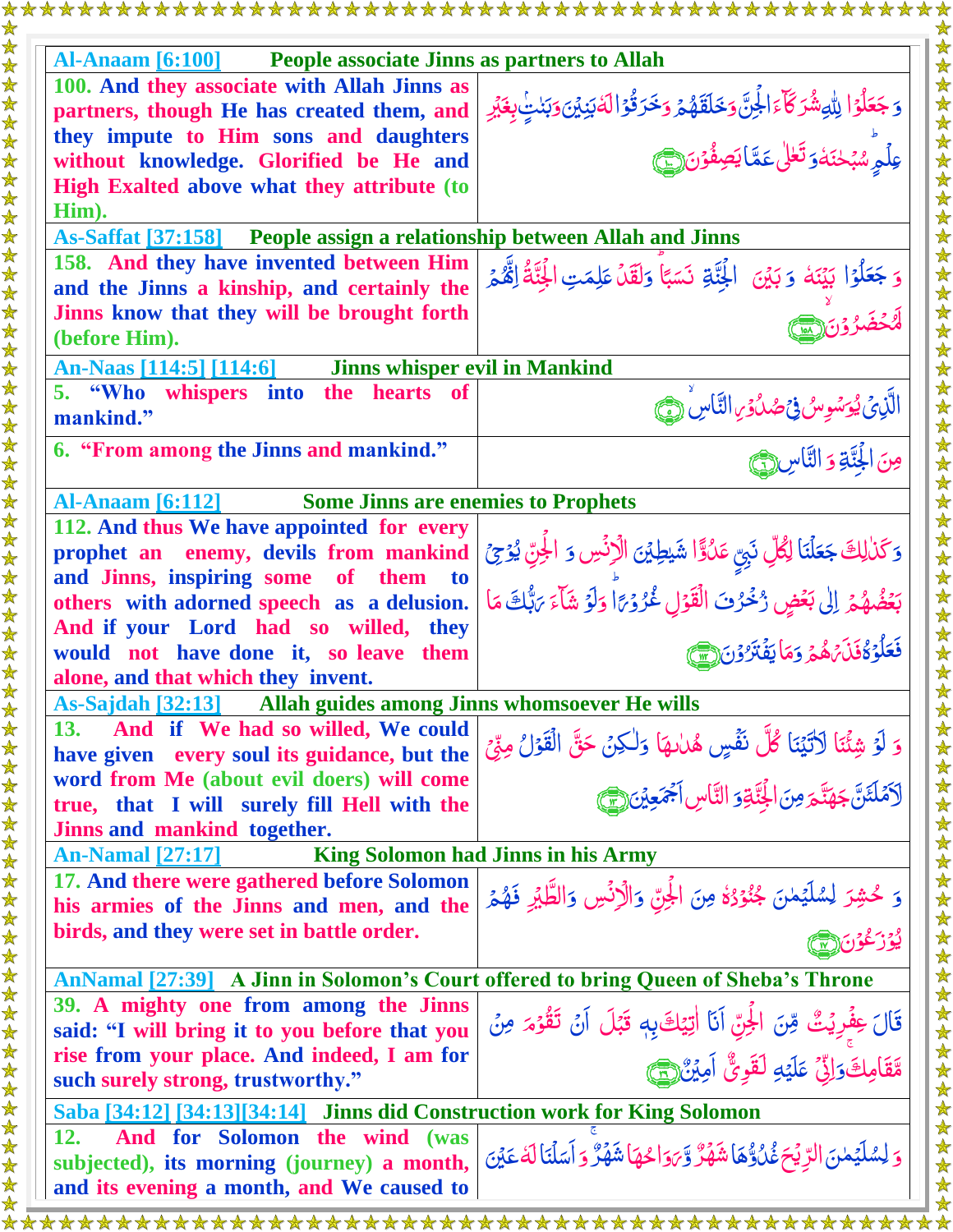| gush forth for him the fount of copper. And                                                          |                                                                                                                                                                                  |
|------------------------------------------------------------------------------------------------------|----------------------------------------------------------------------------------------------------------------------------------------------------------------------------------|
| among the Jinns, those who worked before                                                             | الْقِطْرِ وَمِنَ الْجِنِّ مَنْ يَّعۡمَلُ بَيۡنَ يَدَيۡكِ بِإِذۡنِ ۚ رَبِّهِ ۚ وَ ۚ مَنۡ                                                                                          |
| him by the permission of his Lord. And                                                               | يَّزِغُ مِنْهُمْ عَنْ آَمْرِنَا ۚ دُٰزِقُهُ ۚ مِنۡ عَذَابِ السَّعِبُ <u>ْرِ (٣)</u>                                                                                              |
| whoever deviated of them from Our<br>command, We caused him taste of the                             |                                                                                                                                                                                  |
| punishment of the Fire.                                                                              |                                                                                                                                                                                  |
| 13. They worked for him what he desired, of                                                          |                                                                                                                                                                                  |
| the shrines, and statues, and basins like                                                            |                                                                                                                                                                                  |
| wells, and immovable heavy cooking-pots.<br>"Work you, O family of David, in                         | يَعۡمَلُوۡنَ لَهٗ مَا يَشَآءُ مِنۡ تَّحَاٰىِيۡبَ وَتَمَاتِيۡلَ وَجِفَانٍ كَالَجُوَابِ<br>وَقُدُٰوۡىٰ سُّسِيْتٍۢ اِعۡمَلُوۡٓٓا اٰلَ دَاوٗدَ شُکۡرَاؕ وَقَلِيۡلٌ ۚ مِّنۡ عِبَادِىَ |
| gratitude." And few of My slaves are                                                                 |                                                                                                                                                                                  |
| grateful.                                                                                            |                                                                                                                                                                                  |
| 14. Then, when We decreed death for him,                                                             | فَلَمَّا قَضَيۡنَا عَلَيۡهِ الۡمَوۡتَ مَا دَلَّهُمۡ عَلَىٰ مَوۡتِهَالِ ۖ دَآتَٖةُ                                                                                                |
| nothing informed them (Jinns) of his death                                                           |                                                                                                                                                                                  |
| except a creeping creature of the earth,<br>which gnawed away his staff. So when he                  | الْأَمْضِ تَأْكُلُ مِنْسَاَتَهُ فَلَمَّا خَرَّ تَبَيَّنَتِ الْجِنُّ ۚ أَنْ لَّوَ كَانُوَا                                                                                        |
| fell down, the Jinns saw clearly that if                                                             |                                                                                                                                                                                  |
| they had known the unseen, they would                                                                | يَعْلَمُوْنَ الْغَيْبَ مَالْبَثُوَا فِي الْعَذَابِ الْهُهْيْنِ (يَ                                                                                                               |
| have remained in the humiliating<br>not<br>punishment.                                               |                                                                                                                                                                                  |
| Al-Jinn [72:1] -- [72:15] Jinns heard Quran in Arabic and believed in it                             |                                                                                                                                                                                  |
| 1. Say: "It has been revealed to me that a                                                           | قُلُ أُوْحِيَ إِلَيَّ آنَّهُ اسْتَمَعَ نَفَرٌ مِّنَ الْجَنِّ فَقَالُوًٓا إِنَّا سَمِعۡنَا                                                                                        |
| group of the Jinns listened." Then they                                                              |                                                                                                                                                                                  |
| said: "Indeed we have heard a wonderful<br>Quran."                                                   | قُّ انَّاعَجَبَانَ                                                                                                                                                               |
| 2. "It guides to the right way, so we have                                                           | ؾۜۿؘڹؽؘٙٳڸؘٳٳڷڗ۠ۺؙڹڣؘٲؘ <sub>ڡ</sub> ؾۜٞٳؠ؋ۜۏڶڽٛٙڎ۠۠ۺؙڔڮؘڹؚڒڹڹٲٲڂ <i>ۮ</i> ٲؗٳ <del>۞</del>                                                                                      |
| believed in it. And we shall never associate                                                         |                                                                                                                                                                                  |
| with our Lord anyone."<br>3. "And that our Lord's majesty is exalted.                                |                                                                                                                                                                                  |
| He has not taken a wife, nor a son."                                                                 | وَالَّهُ تَعْلَى جَنُّ يَبِّنَاهَا اتَّغَذَ صَاحِبَةً وَّلَا وَلَدَّارَهَ مَ                                                                                                     |
| "And that our foolish one has been<br>4.<br>saying against Allah an atrocious lie."                  | وَّ أَنَّهُ كَانَ يَقُوْلُ سَفِيْهُنَا عَلَى اللَّهِ شَطَطَّاً (جَ)َ                                                                                                             |
| 5. "And that we thought that the mankind<br>and the Jinns would never utter against<br>Allah a lie." | وَّاَنَّا ظَنَّنَا آنَ لَّنْ تَقُوَلَ الْإِنْسُ وَالْجِنُّ عَلَى اللهِ كَذِبَاً (فَيَّ)                                                                                          |
| 6. "And that there were people among the<br>mankind who used to seek refuge with                     | وَاَنَّهُ كَانَ بِجَالٌ مِّنَ الْإِنْسِ يَعُوُذُوۡنَ بِرِجَالٍ مِّنَ الْجِنِّ                                                                                                    |
| people among the Jinns, so they increased<br>them in revolt."                                        | ؚ<br>ڣؘڒؘٳ <sub>ۮ۠ۮٙ</sub> ۿؽ؆ۿڡٞٲۘ۞                                                                                                                                             |
| 7. "And that they had thought, same as you<br>thought, that Allah would never send                   | وَّاَةٌ هُمْ ظَنُّوۡا كَمَاظَنَنۡتُمۡ أَنۡ لَّنَ يَّبۡعَثَ اللَّهُ أَحَدًاۚ لِنَّهُ                                                                                              |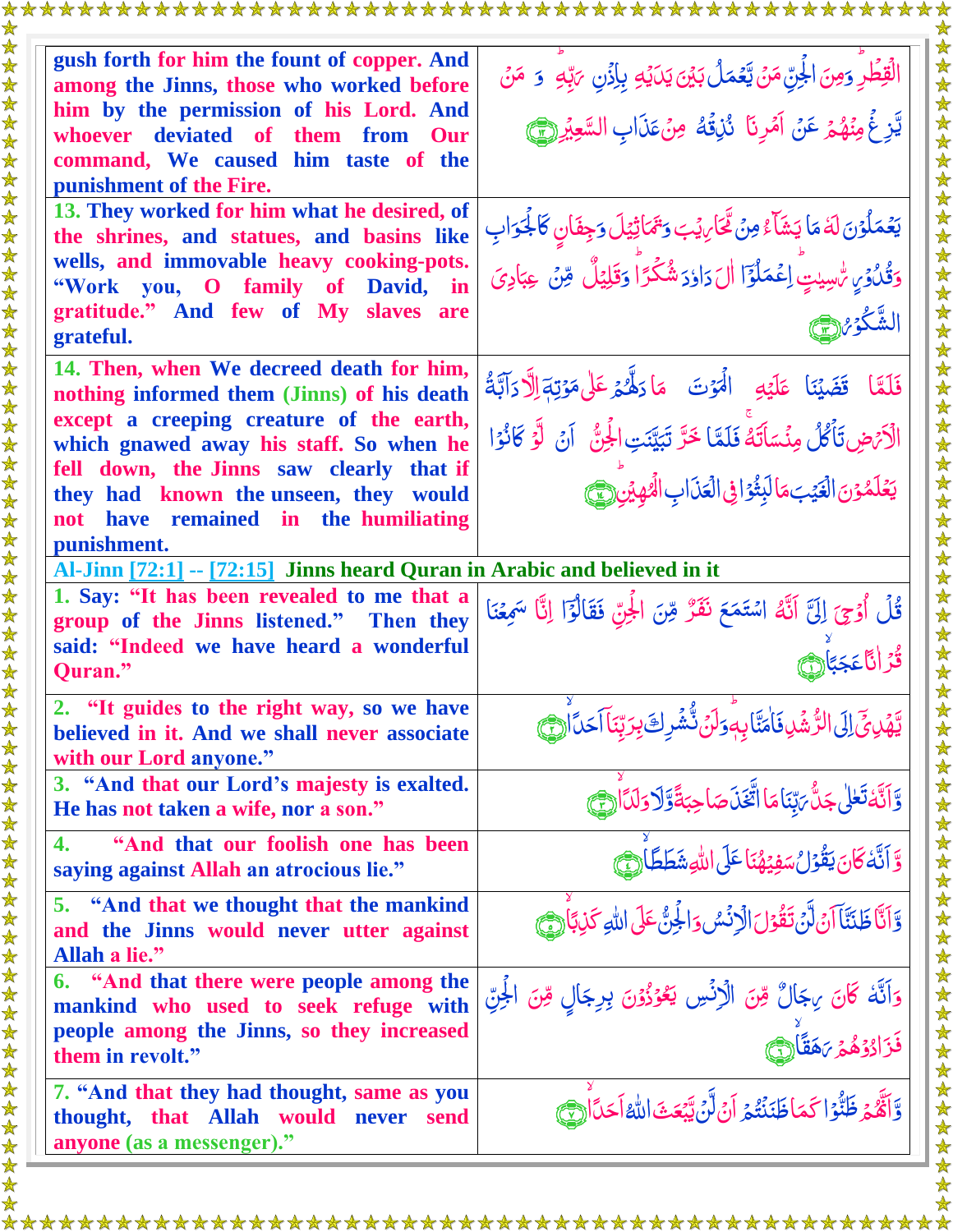| 8. "And that we have sought (to reach) the<br>heaven, but found it filled with stern guards<br>and burning flames."                                                                                            | وَّاَنَّا لَهَسْنَا السَّمَاءَفَوَجَدُهُا مُلِئَثَ حَرَسًا شَرِيُدًا وَشُهُبًا لِمَّ                                                                                                                        |
|----------------------------------------------------------------------------------------------------------------------------------------------------------------------------------------------------------------|-------------------------------------------------------------------------------------------------------------------------------------------------------------------------------------------------------------|
| 9. "And that we used to sit there in stations<br>for hearing (eavesdropping), but whoever<br>listens now, he finds for him a burning<br>flame lying in ambush."                                                | وَّاَنَّا كُنَّا نَقَعُلُ مِنُهَا مَقَاعِدَ لِلسَّمۡعِ فَمَنۡ يَّسۡتَمِعِ الْأَنَ يَجِلُ لَهُ<br>شهابًا تمصال                                                                                               |
| 10. "And that we do not know whether evil<br>is intended for those on earth, or their Lord<br>intends for them the right way."                                                                                 | وَّأَنَّا لَا نَدۡىٰٓ لَمَنَّ الْشَرَّ أَيۡ يَمَنۡ فِى الْأَيۡصِ أَمۡ أَيَادَ بِهِمۡ يَٰٓلُهُمۡ                                                                                                             |
| 11. "And that among us are righteous, and<br>among us are otherwise. We are sects having<br>divided ways."                                                                                                     | وَاَنَّامِنَّا الصَّلِحُوْنَ وَمِنَّادُوْنَ ذٰلِكَ كُنَّاطَرَ آيِنَ قِدَدَارِيَّ                                                                                                                            |
| 12. "And that we think that we can neither<br>escape Allah in the earth, nor can we<br>escape Him by flight."                                                                                                  | وَّاَنَّا ظَنَنَّا آنَ لَّنَ نُّعُجِزَ اللّهَ فِي الْأَرَّضِ دَلَنَ نُّعُجِزَةُ هَرَبَّا (٢                                                                                                                 |
| 13. "And that when we heard the guidance<br>(the Quran), we believed in it. So whoever<br>believes in his Lord, will then not fear<br>deprivation, nor injustice."                                             | وَّاَنَّا لَّمَّا سَمِعْنَا الْهُلَّى اٰمَنَّا بِهَ فَمَنْ يُّؤْمِنُ بِرَبِّهٖ فَلَا يَخَابُ بَخْسًا<br>ڐڒڗۿڡٞٲڒ                                                                                            |
| 14. "And that among us are those who have<br>surrendered (to Allah), and among us are<br>unjust. So whoever has surrendered, then<br>such have sought the right way."                                          | وَّاَنَّا مِنَّا الْهُسْلِمُوْنَ وَمِنَّا الْقَسِطُوْنَ فَمَنْ اَسْلَمَ فَأُولِبَكَ تَحَرَّوْا<br>بَشَكَأَ(٦                                                                                                |
| "And as for the unjust, they will be<br><b>15.</b><br>firewood for Hell."                                                                                                                                      | دَامَّا الْقَسِطُوْنَ فَكَانُوْ الْجَهَنَّجَ حَطَبَانَ،                                                                                                                                                     |
| Al-Ahqaf [46:18] [46:29] - [46:32] Believing Jinns preach among Jinns                                                                                                                                          |                                                                                                                                                                                                             |
| 18. They are those against whom the word<br>is justified, among the nations that have<br>passed away before them of Jinns and<br>mankind. Indeed, they were the losers.                                        | أُولِّبِكَ الَّذِيۡنَ حَقَّ عَلَيۡهِمُ الۡقَوۡلُ فِيَٓ أُمَمِ قَلۡ خَلَتۡ مِنۡ قَبۡلِهِمۡ<br>قِنَ الْجِنِّ وَالَّاِنُّسِ اِلْقَّهُمَّ كَانُوَ الْحُسِرِيْنَ (                                               |
| 29. And when We brought to you a group of<br>Jinns listening to the Quran. Then when<br>they attended it, they said: "Give ear."<br>Then when it was finished, they turned back<br>to their people as warners. | وَإِذْ صَرَفُنَاً إِلَيْكَ نَفَرًا مِّنَ الْجَنِّ يَسْتَمِعُوْنَ الْقُرْانَ فَلَمَّا<br>حَضَرُوۡ ۚ قَالَوۡٓا ۚ اَنۡصِتُوۡا ۚ فَلَمَّا ۖ قُضِى ۚ وَلَّوۡا ۚ إِلٰى ۖ قَوۡمِهِمۡ<br><b>ۿ۠ڹ</b> ٛڹ <i>ڕؽ</i> ڹ۞ |
| 30. They said: "O our people, We have<br>indeed heard to a Book that has been sent<br>down after Moses. Confirming that which<br>was before it, guiding unto the truth and to<br>a straight way."              | قَالُوُا يَقَوْمَنَآ إِنَّاسَمِعُنَا كِتٰبًا أُنُزِلَ مِنۡ بَعۡلِ مُؤْسَى مُصَلِّقًا لِّمَا<br>بَيْنَ يَدَيْدِيَهُدِيِّ إِلَى الْحَقِّ وَ إِلَى طَرِيْقٍ مُّسْتَقِيْعٍ (بَيْجٍ)                             |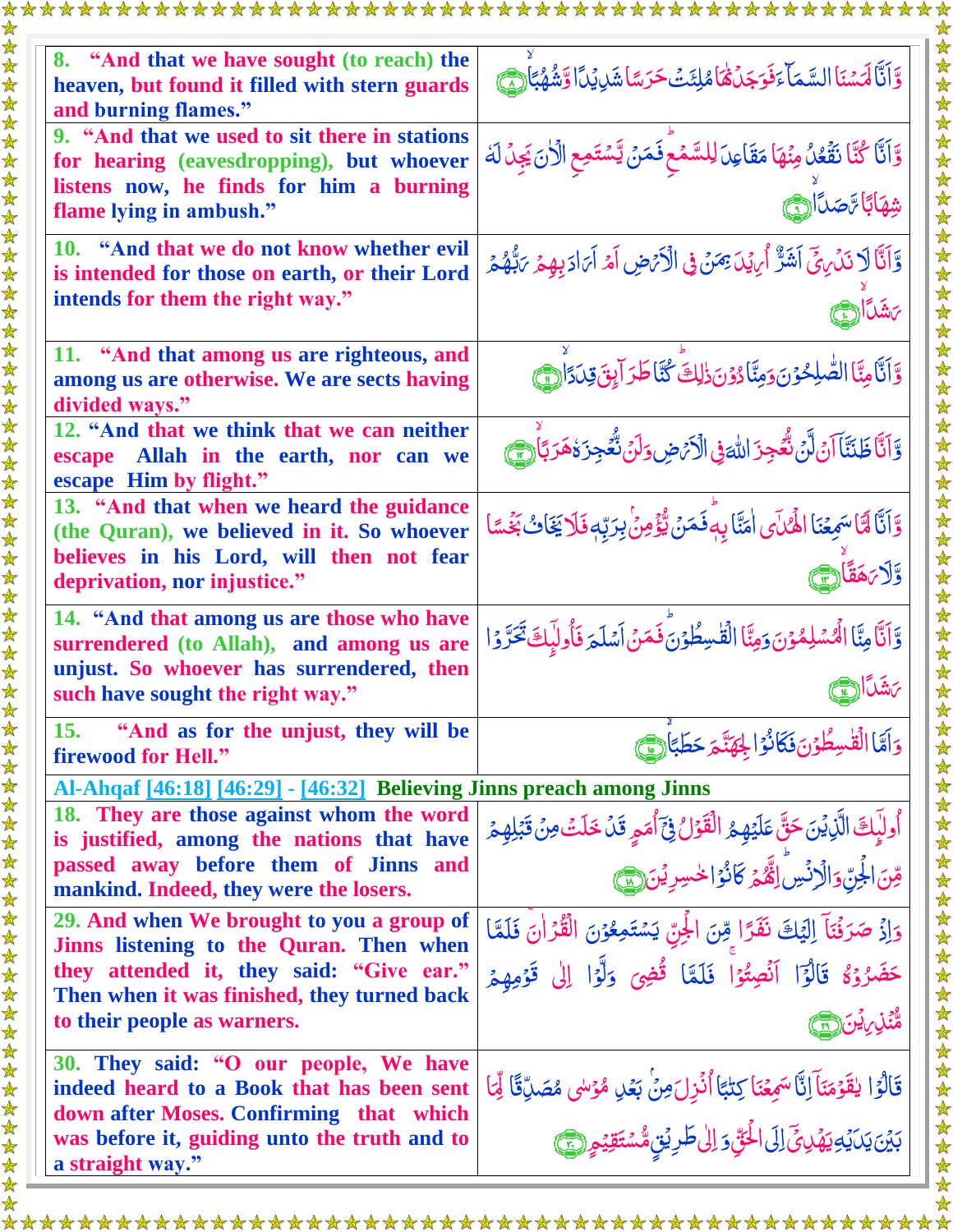| and believe in him. He will forgive you of                                                                              | يقَوْمَنَاً اَجِيْبُوْا دَاعِيَ اللّهِ وَ اٰمِنُوْا بِهِ يَغُفِرُ لَكُمْ مِّنُ ذُنُوۡبِكُمۡ                         |
|-------------------------------------------------------------------------------------------------------------------------|---------------------------------------------------------------------------------------------------------------------|
| your sins and will protect you from a painful<br>punishment."                                                           | وَيُجِزَكُمُ مِّنْ عَذَابٍ الِيُمِ (٢٣                                                                              |
| And whoever does not respond to<br><b>32.</b><br>Allah's caller, he cannot escape in the earth,                         | وَمَنْ لَّا يُجِبُدَاعِ اللَّهِ فَلَيْسَ بِمُعْجِزٍ فِي الْأَرْضِ وَلَيْسَ لَهُ مِنْ                                |
| and there will be no protecting friends for<br>him besides Him. Such are in manifest                                    | كَوْنِهَ أَوْلِيَاً ۚ أُولَٰٓئِكَ فِي ضَلْلِ مُّبِيْنِ (٢٣                                                          |
| error.                                                                                                                  |                                                                                                                     |
| Al-Anaam [6:128] [6:130]                                                                                                | <b>Jinns on the Day of Judgment</b>                                                                                 |
| And the day when He will gather<br><b>128.</b><br>them together (He will say): "O company of                            | وَ يَوۡمَ يَحۡشُرُهُمۡ جَمِيۡعًا يَٰمَعۡشَرَ الۡجِنّ قَلِ اسۡتَكۡثَرَتُمۡ مِّنَ                                     |
| the Jinns, you have indeed (mislead) many<br>of mankind." And their friends among                                       | الْرَنْسِ وَقَالَ اَوَلِيَنْهُمْ وِّنَ الْرَنْسِ يَهَّنَا اسْتَمْتَعَ بَعُضُنَا                                     |
| mankind will say: "Our Lord, we did<br>benefit, some of us from the others, and we                                      | بِبَعْضٍ وَّ بَلَغَنَآ اَجَلَنَا الَّذِيَّ اَجَّلَتَ لَنَا قَالَ النَّامُ                                           |
| have reached our appointed term which You<br>did appoint for us." He will say: "The Fire is                             | مَثْوَى كُمْ خْلِلِيْيْنَ فِيْهَآاِلَّا مَا شَأَءَ اللهُ إِنَّ يَتَّلِكَ                                            |
| your residence, you will dwell therein,<br>except for what Allah wills. Indeed, your<br>Lord is All Wise, All Knowing." | خَكِيْمُ عَلِيْمُ(ِ <u>ِيِّ</u>                                                                                     |
| 130. "O, you assembly of the Jinns and<br>the mankind, did not there come to you                                        | يُمَعَشَرَ الْجِنّ وَ الْإِنْسِ اَلَمْ يَأْتِكُمْ رُسُلٌ مِّنْكُمْ يَقُصُّوۡنَ                                      |
| messengers from amongst you, reciting to<br>you My verses, and warning you of the                                       | عَلَيْكُمُ اٰيِّدْمِ وَيُّنْذِهُ وَنَكُمۡ لِقَآءَ يَوۡمِكُمۡ هٰذَاۢ قَالُوۡ اشۡهَدۡنَاۤ عَلَى                       |
| meeting of this Day of yours." They will say:<br>"We bear witness against ourselves." And                               | اَنَفْسِنَا وَ غَرَّهُُمُّ الْحَيْوةُ الدُّنۡيَا وَشَهِلُوۡا عَلَى اَنۡفُسِهِمۡ اَلۡهُمۡ $\frac{1}{2}$              |
| the life of the world deceived them. And<br>they will bear witness against themselves<br>that they were disbelievers.   |                                                                                                                     |
| Saba [34:40] [34:41] Angels' comments about relationship between Mankind and Jinns                                      |                                                                                                                     |
| 40. And the Day He will gather them all<br>together, then He will say to the angels:                                    | <u>و</u> َ يَوْمَ <sup>ك</sup> َشُرُهُمْ جَمِيْعًا ثُمَّ يَقُوْلُ لِلْمَلَّيكَةِ آَهَؤُلَّا ۚ إِيَّا كُمْ كَانُوُ ا |
| "Are those the people who used to worship<br>you."                                                                      |                                                                                                                     |
| 41. They will say: "Glorified be You. You<br>are our benefactor instead of them. But                                    | قَالُوَ اسْبَحْنَكَ آنَتَ وَلِيُّنَامِنُ دُوْهِمْ بَلْ كَانُوَ ا يَعْبُلُوْنَ الْجِنَّ                              |
| they used to worship the Jinns. Most of<br>them were believers in them."                                                | <br> كَثَرُهُمۡ بِهِمۡ مُّؤۡمِنُوۡنَ( ۣ )                                                                           |
| Fussilat[41:25] [41:29] People's anger upon Jinns on the Day of Judgment                                                |                                                                                                                     |
| 25. And We appointed for them companions                                                                                |                                                                                                                     |
| who made attractive for them what was                                                                                   | وَقَيَّضُنَا لَهُمْ قُرَنَاًءَفَزَيَّنُوۡۤاللَّهُمُ مَّابَيۡنَ اَيۡلِ يُهِمۡ وَ مَا خَلَفَهُمۡ وَ                   |
| before them and what was behind them.                                                                                   | حَقَّ عَلَيْهِمُ الْقَوْلُ فِيَّ أُمَمِ قَدْ خَلَتْ مِنْ قَبْلِهِمْ مِّنَ الْجِنِّ                                  |
| And the word has become true upon them                                                                                  |                                                                                                                     |